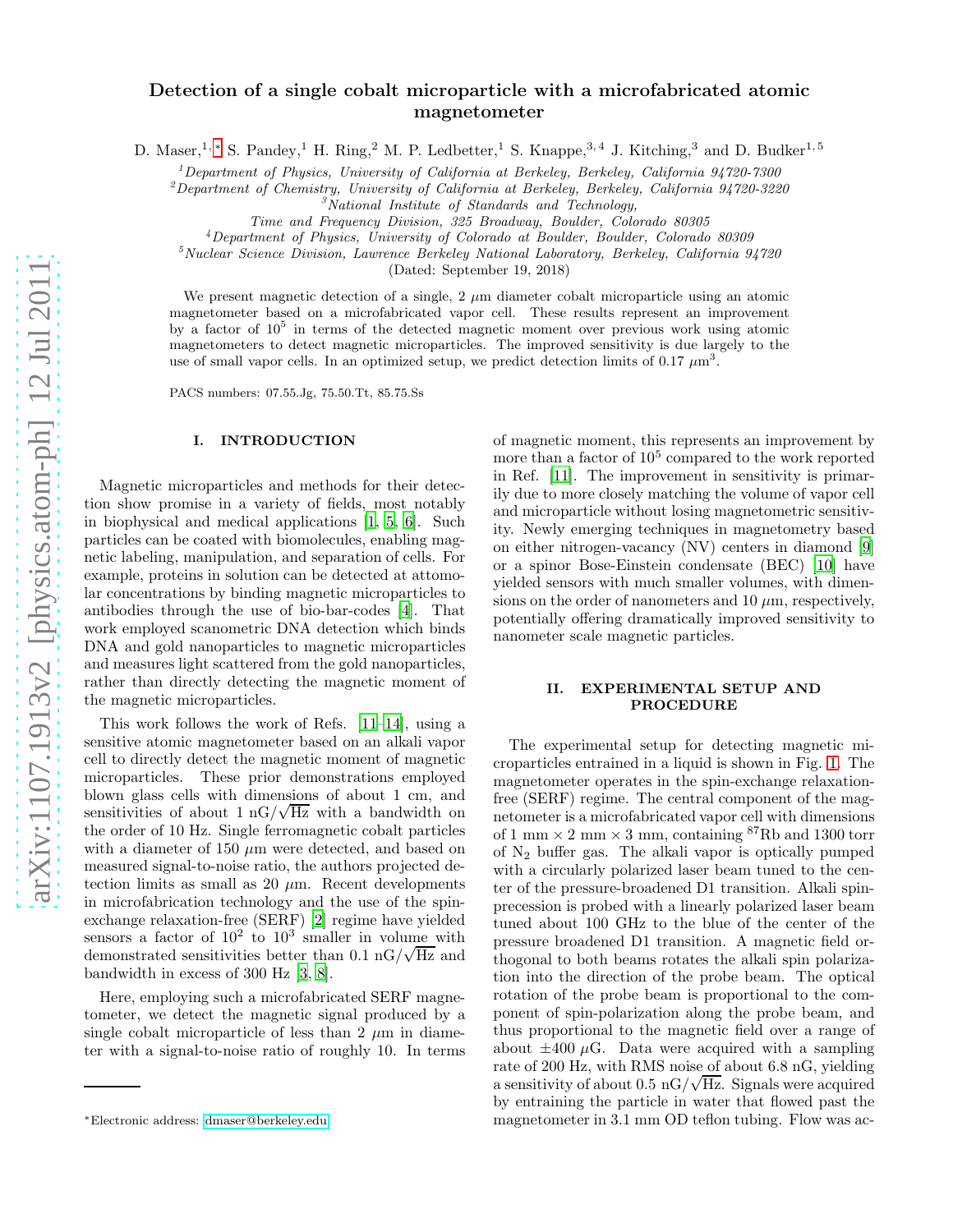

<span id="page-1-0"></span>FIG. 1: Experimental setup using suspension of particles in a fluid. A <sup>87</sup>Rb vapor cell is housed inside a set of magnetic shields. The vapor cell is optically pumped via circularly polarized light resonant with the D1 transition and probed via linearly polarized light, tuned about 100 GHz off-resonance with the D1 transition, yielding sensitivity to magnetic fields transverse to both beams. A peristaltic pump transports a solution of fluid carrying the magnetic particle through teflon tubing adjacent to the vapor cell. In an alternate setup (not shown), we used a handheld syringe to move the particle back and forth past the magnetometer. Prior to acquiring data, the particle was magnetized in a 6 kG magnet.



<span id="page-1-1"></span>FIG. 2: Signal from a single cobalt microparticle (diameter  $\approx 2 \mu$ m), repeatedly drawn across the detection range of the vapor cell using a syringe, with two insets, each showing the lineshape of one particular spike.

complished via either a peristaltic pump for continuous flow, or a handheld syringe for oscillating flow.

## III. DATA FOR COBALT MICROPARTICLES

Signals from a single cobalt particle using the syringe method are shown in Fig. [2.](#page-1-1) To acquire these data, a droplet of water containing roughly 20 particles (determined using an optical microscope) was added into a test tube with water, forming a dilute "slurry". The test tube was inserted into a 6 kG permanent magnet to magnetize the cobalt particles. The slurry was then sucked into the teflon tube and past the magnetometer. Once a spike in



<span id="page-1-2"></span>FIG. 3: Signal from a single cobalt particle (diameter  $\approx$  $20 \mu m$ , encapsulated in an epoxy pellet, circulating through the system via a peristaltic pump.

the magnetic field was observed (as shown in Fig. [2\)](#page-1-1), the particle was made to oscillate past the vapor cell using the syringe so that a single particle's magnetic field could be repeatedly measured. One may question whether the observed signal is really due to a single,  $2 \mu m$  particle, as it is conceivable that the particles could clump together during the magnetization procedure. To ensure that the particles did not clump together, we performed an auxiliary test, where we placed the droplet on a microscope slide, inserted it into the magnet, and examined it under an optical microscope. We observed no clumping.

Magnetic-field measurements as the particle oscillates past the vapor cell are shown in Fig. [2.](#page-1-1) Information regarding the orientation of the particle can be extracted from the time variation of the transient in the inset [\[12\]](#page-2-11). The spikes were typically 0.2  $\mu$ G to 0.4  $\mu$ G in magnitude, whereas the RMS noise never exceeded 0.02  $\mu$ G. For comparison, data from a 20  $\mu$ m particle (roughly 1000) times larger in volume) are shown in Fig. [3.](#page-1-2) These data were acquired using the peristaltic pump, hence the regular spacing between the peaks.

The observed signals are consistent with what one would expect, assuming full magnetization. The maximum magnetic field at the location of the sensor due to a microparticle is (in Gaussian units)

<span id="page-1-3"></span>
$$
B = \frac{2m}{r^3} = \frac{1.72\mu_B N_A \rho V}{\mathcal{M}r^3} = 0.30 - 0.82 \mu \text{G}, \quad (1)
$$

where m is the magnetic moment of the particle,  $1.72\mu_B$ is the magnitude of the magnetic moment per atom of cobalt in Bohr magnetons,  $\rho$  is the mass density of cobalt, V is the volume of the particle,  $\mathcal M$  is the molar mass,  $N_A$ is Avogadro's number, and  $r$  indicates the approximate distance from the center of the vapor cell to the Teflon tube. The range of values given on the right hand side of Eq. [1](#page-1-3) corresponds to r ranging from 2.5 mm to 3.5 mm. The peak-to-peak size of the spikes seen in Fig. [2](#page-1-1) is roughly half of the maximum magnetic field produced by the particle, consistent with the estimate given by Eq.